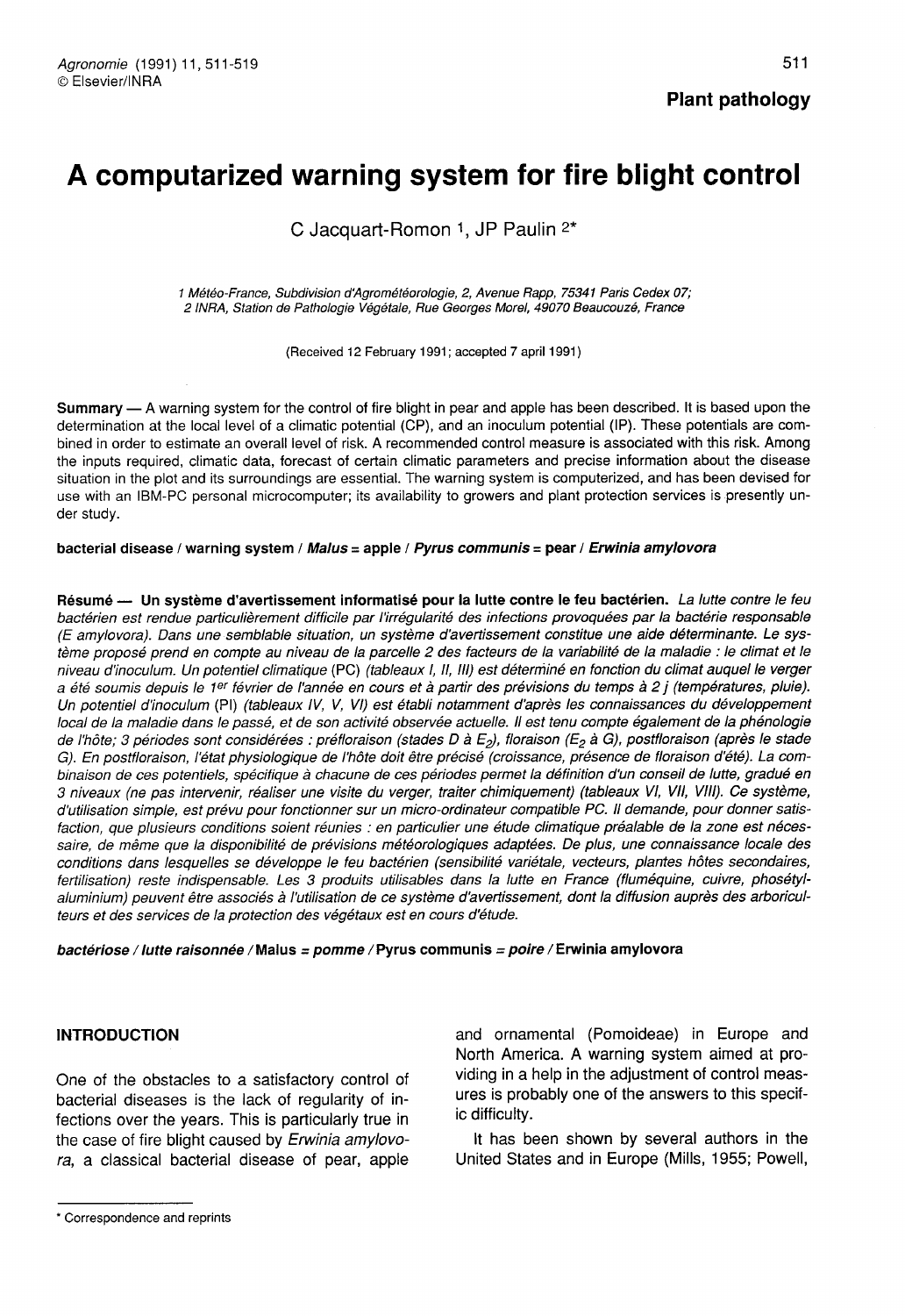1965; Thomson et al, 1975; Billing, 1976, 1978a) that climatic factors are of key importance in determining the severity of fire blight for a given year. Several approaches have been proposed or suggested which attempt to describe the activity of the disease from the assessment of several factors (field, plant, and climatic factors) (Thom son et al, 1977; Billing, 1978b, 1988; Beer et al, 1984; Billing and Paulin, 1990; Steiner, 1990a, b).

Approaches proposed by Billing (Billing, 1979, 1980a, b), though relatively simple to use are probably the most comprehensive. In several countries Billing's original system (BOS) (Billing, 1984) has been repeatedly shown to give satisfactory results, either used on a day-to-day basis, or applied to past weather and disease data (Billing, 1980a; Meijneke and van Teylingen, 1981; Paulin et al, 1983; Bazzi et al, 1984; Sobiczewski, 1984; Bonn, 1987).

We describe here a warning system for fire blight, based on the combination of a climatic potential (CP) with an inoculum potential (IP). CP is determined by data derived from BOS, associated with forecasts of meteorological parameters; IP is estimated mainly from knowledge of the local past history of the disease. A report on a preliminary version of this system has already been published (Jacquart-Romon et al, 1987).

# DESCRIPTION OF THE WARNING SYSTEM

#### Inputs

#### Climatic data

The compiled climatic data needed are those required for BOS, and run from February 1 st of the current year: daily minimal and maximal temperatures, and daily rainfall.

#### Weather forecasts

The following data regarding weather are required for the actual day of interrogation and for the day after: minimal and maximal daily temperatures; daily occurrence of rain; daily amount of rainfall, with respect to the 2.5 mm threshold: rainfall of  $\geq$  2.5 mm, or rainfall of  $<$  2.5 mm; daily occurrence of a storm. In this context, a storm includes any climatic event likely to provoke some damage on aerial parts of fruit trees; strong winds and/or heavy rain and hail are therefore included within the storm category.

## Plant growth and development

The growing period of pear or apple trees has been divided into 3 stages. On the date of interrogation, the input is as follows: the indication of the stage of development: phenological stages D,  $E_2$  or G (Fleckinger, 1945), growth status of the shoots (ie presence of succulent shoots), occurrence of secondary blossoms in the orchard (at least 25% of the trees show at least 1 blossom).

## Activity of the disease

The available inoculum is assumed to be related to the status and proximity of symptoms of fire blight. The inputs are related to the nature of the symptoms, in time: old or recent lesions, and in space: symptoms detected in the area, in the orchard, or in the precise plot to be protected against fire blight. The term "orchard" refers to a group of plots belonging to the same farm, close to each other, and managed in a similar way by the same team of workers. A "plot" is a cluster of trees usually belonging to the same cultivar, planted in the same field.

An "active lesion" is a symptom in which the bacteria are multiplying rapidly. Because this activity is climate-dependent, some climatic inputs are taken into account during certain periods (see below).

# **Outputs**

The warning system is intended for use between the 1st of February and the end of July. Before phenological stage D the output is limited to a climatic analysis of the potential for fire blight activity. After stage D, additional information is provided on adequate control measures; 3 types of advice, adjusted for the local situation, are issued by the software: i), no action necessary in the plot for the control of fire blight; ii), visit the plot in order to detect (and destroy) expected recent symptoms; iii), apply a suitable spray to prevent new infections (after pruning out of parts showing symptoms).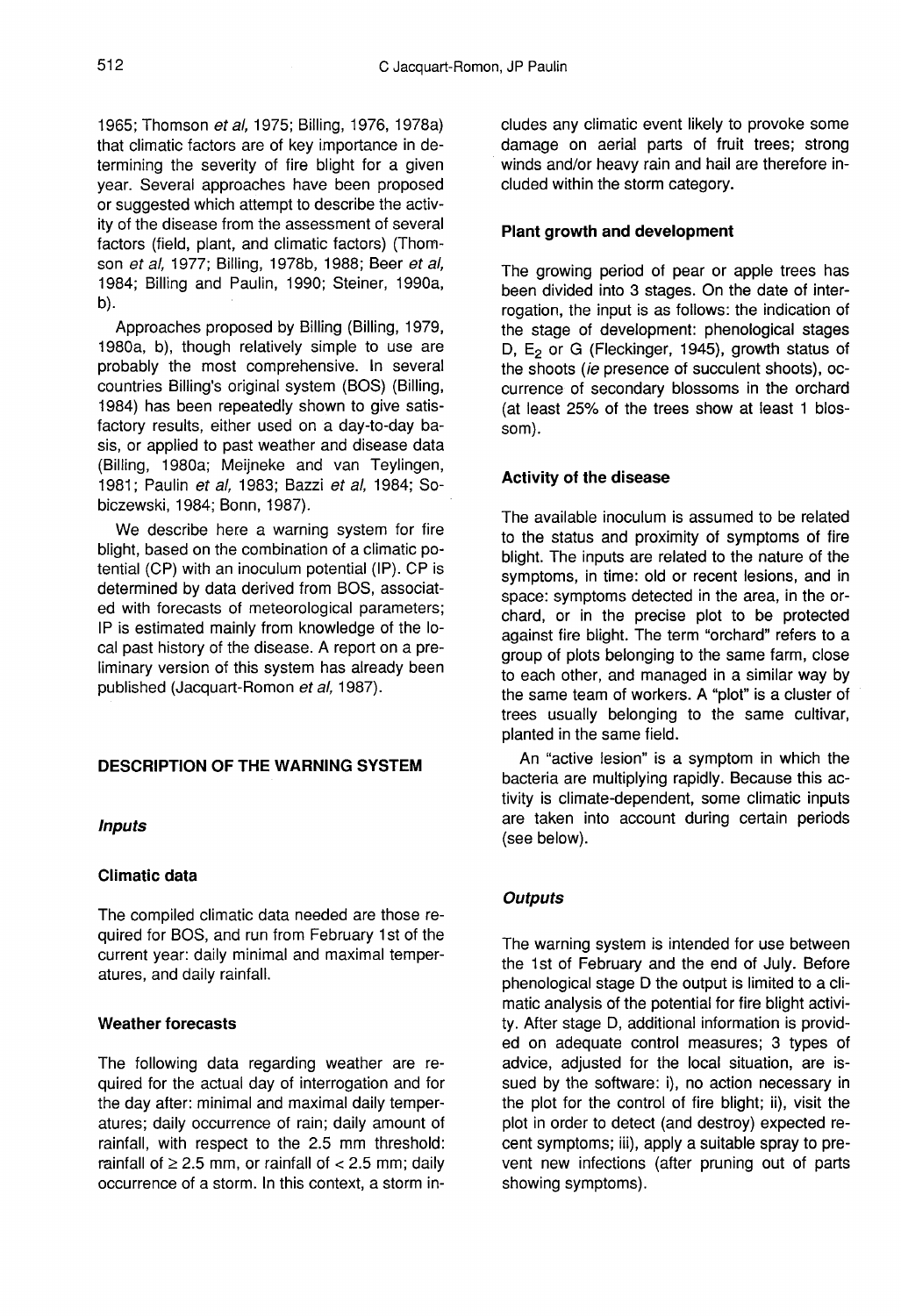# EVALUATION OF FIRE BLIGHT RISKS

# Factors involved in evaluation of the risks

The level of severity of fire blight is the result of the combination of at least 3 types of factors, linked to plant, climate and inoculum.

# Plant factors

The risks of infection differ according to the tree's stage of development. In our warning system, they are considered to appear at stage D. Up to stage  $E_2$  of flower bud development they remain low, because routes of infection are not easily accessible. During the blossom period (from stage  $E<sub>2</sub>$  to stage G) they are very high, the natural openings of flowers facilitating introduction of the bacteria into the plant. Afterwards the risks are limited to 2 periods associated with the growth status of the plant: shoot growth, when tips of growing shoots can be infected by the bacteria, and secondary blossom, when open flowers are present on the trees.

The variability of the risks associated with the plant is taken into account in the system that we used as a basis for the calculation of the potential activity of the disease (BOS): different climatic factors are taken into account according to the stage of growth of the plant. This is why the period of susceptibility to fire blight is divided into 3 stages: different data are considered or data are considered differently, during these periods, which are as follows: i), pre-bloom: from stage D to stage  $E_2$ ; ii), blossom period: from stage E2 to stage G; iii), post-bloom: after stage G.

## Climatic factors

The past climatic data as well as forecasts collected and processed according to BOS are used for a climatic analysis. According to this analysis and to the climatic forecast, a climatic potential (CP) is assessed for the next 2 days. This potential ranges between 1 (low climatic risk) and 4 (high climatic risk). Its determination differs according to the period described above.

During the prebloom period, temperatures play a key role in the increase of the bacterial population in overwintering lesions: water supply is not considered as a limiting factor for bacterial multiplication at this stage. Infections are linked to damaging climatic events (storm). Therefore the aim of control measures is to limit the level of available inoculum. Potential doublings of the bacterial population (PD) and end of incubation periods (I) calculated according to BOS are the basis for the scale of climatic potential (CP) shown in table I.

During the blossom period the determination of infection conditions is of the greatest importance: both rain and temperature play an important role. According to Billing (1980a), a day

Table I. Determination of the climatic potential (CP) during prebloom.

| Forecast                                                                                                                  | СP     |
|---------------------------------------------------------------------------------------------------------------------------|--------|
| None of the following events<br>PD > 9<br>End of I period, or 2 PD $\geq$ 9<br>End of I period and 2 PD $\geq$ 9 or storm | 2<br>з |

Table II. Determination of the climatic potential (CP) during bloom.

| Forecast                                                                                                                                                                                                | СP                                              |  |
|---------------------------------------------------------------------------------------------------------------------------------------------------------------------------------------------------------|-------------------------------------------------|--|
| No end of I period                                                                                                                                                                                      |                                                 |  |
| - None of the following events is forecast<br>$-$ PD $\geq$ 9, or storm, or other infection conditions<br>$-2$ PD $>9$<br>- Storm and: PD $\geq$ 9 or other infection conditions, or rain $\geq$ 2.5 mm | 2<br>3<br>3                                     |  |
| End of 1 period $(J - 1, J, J + 1)$                                                                                                                                                                     |                                                 |  |
| - No other event foreseen<br>- One infection condition foreseen                                                                                                                                         | Rank of I period $+2$<br>Rank of $1$ period + 3 |  |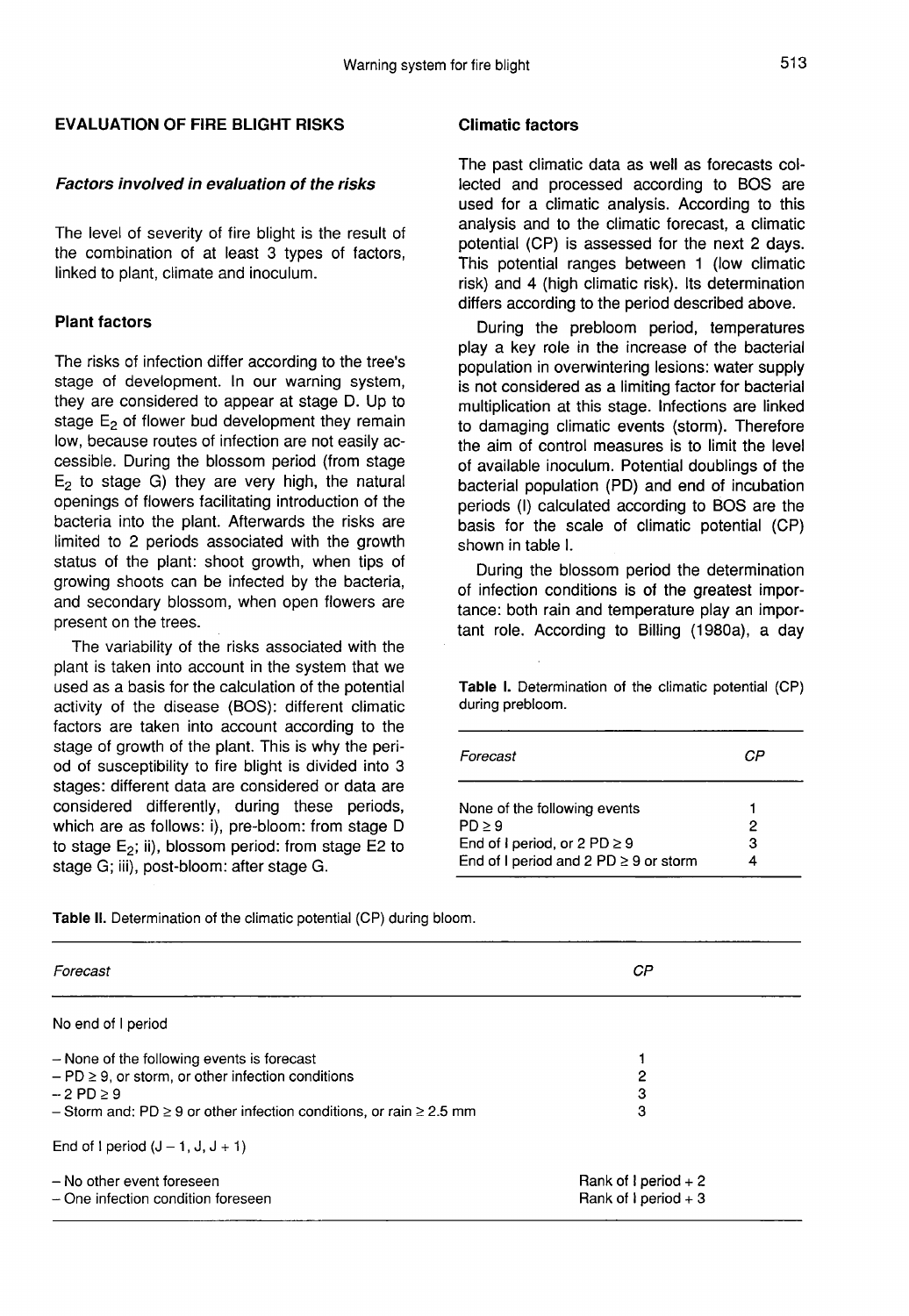when one of the following conditions is met is likely to be an infection day: PD  $\geq$  9; PD  $\geq$  3.5 with rain, rain  $\geq$  2.5 mm. PD is the potential doubling of *Erwinia amylovora* in its host according to daily minimal and maximal temperature, when water is not a limiting factor. A storm may favour infection as well, whatever the temperature or amount of rainfall if there is tissue damage. The success of infection depends on the availability of bacteria: this is evaluated by the completion of incubation periods (BOS). The rank of incubation periods (I) during bloom has been pointed out as an indicator for the build up of the inoculum (Jacquart-Romon et al, 1984). The scale of CP during bloom is given in table II.

During the postbloom period, the climatic conditions allowing infection to taken place differ according to the route of infection (shoot or secondary flower). The scale of climatic potential is given in table III.

#### Inoculum factors

Records of the disease and of its past history in the area in the orchard and/or in the plot are used as a basis for the estimation of an inoculum potential (IP) (tables IV, V). For the postbloom period, in the case where no symptoms are observed, an IP is derived from the assessment of the climatic potential activity of the disease during the blossom period and the 15 d preceding interrogation. This is: i) to stress the key role of the activity of the disease during the blossom period on further development of fire blight in the orchard; ii) to take into account the fact that certain weather conditions during bloom can pro-

Table III. Determination of the climatic potential (CP) during postbloom.

| Plant status    | Forecast                                                                                               |        |
|-----------------|--------------------------------------------------------------------------------------------------------|--------|
| No shoot growth | – No storm<br>– Storm                                                                                  |        |
| Shoot growth    | $-$ No rain $\geq 2.5$ mm, or storm<br>– Rain > 2.5 mm<br>– Storm                                      | 2<br>я |
|                 | Secondary blossom - No rain, storm, or $PD \ge 9$<br>$-$ Rain $\geq$ 2.5 mm, or PD $\geq$ 9<br>– Storm | 2<br>3 |

mote disease activity which could remain undetected for some time, and yet be a source of bacteria for infections.

#### Decision

Potentials for climatic and inoculum risks are combined differently during the 3 periods to provide an overall risk. The level or risks determines the type of control measure to be taken. The different combinations of CP with IP for prebloom, bloom and postbloom periods are given in tables VI, VII, VIII, respectively.

Sprays against fire blight must be applied before infection. They are recommended when both infection conditions are forecast, and a high level of inoculum is expected from the observations of symptoms and/or from the climatic conditions.

Visits to the orchards are aimed at cutting out symptoms: they are recommended when symptom expression can be expected from analyses of the risks, so that the grower checks the fire blight situation in his orchard at the proper period, thus avoiding useless and time-consuming surveys.

During bloom, special care is taken if pollinating insects are present: protective sprays are therefore recommended when both symptoms and insect activity are observed in the orchard.

During postbloom, in the case of infection risks due to the presence of secondary blossoms, it may be preferable to remove the flowers if this is economically feasible, instead of using a recommanded spray.

Table IV. Determination of the inoculum potential (IP) during prebloom and blossom period.

| Observations                                                                                                                                        | IΡ     |
|-----------------------------------------------------------------------------------------------------------------------------------------------------|--------|
| No fire blight in the area                                                                                                                          |        |
| Fire blight introduced in the area and:<br>- Not detected in the orchard the previous year<br>- Detected in the orchard the previous year           | 2<br>з |
| Fire blight detected this year in the orchard and:<br>- Disease activity observed before bloom<br>- Disease activity observed in the close vicinity | 4      |
| of the plot during bloom<br>- Disease activity observed in the plot<br>durina bloom                                                                 | 4      |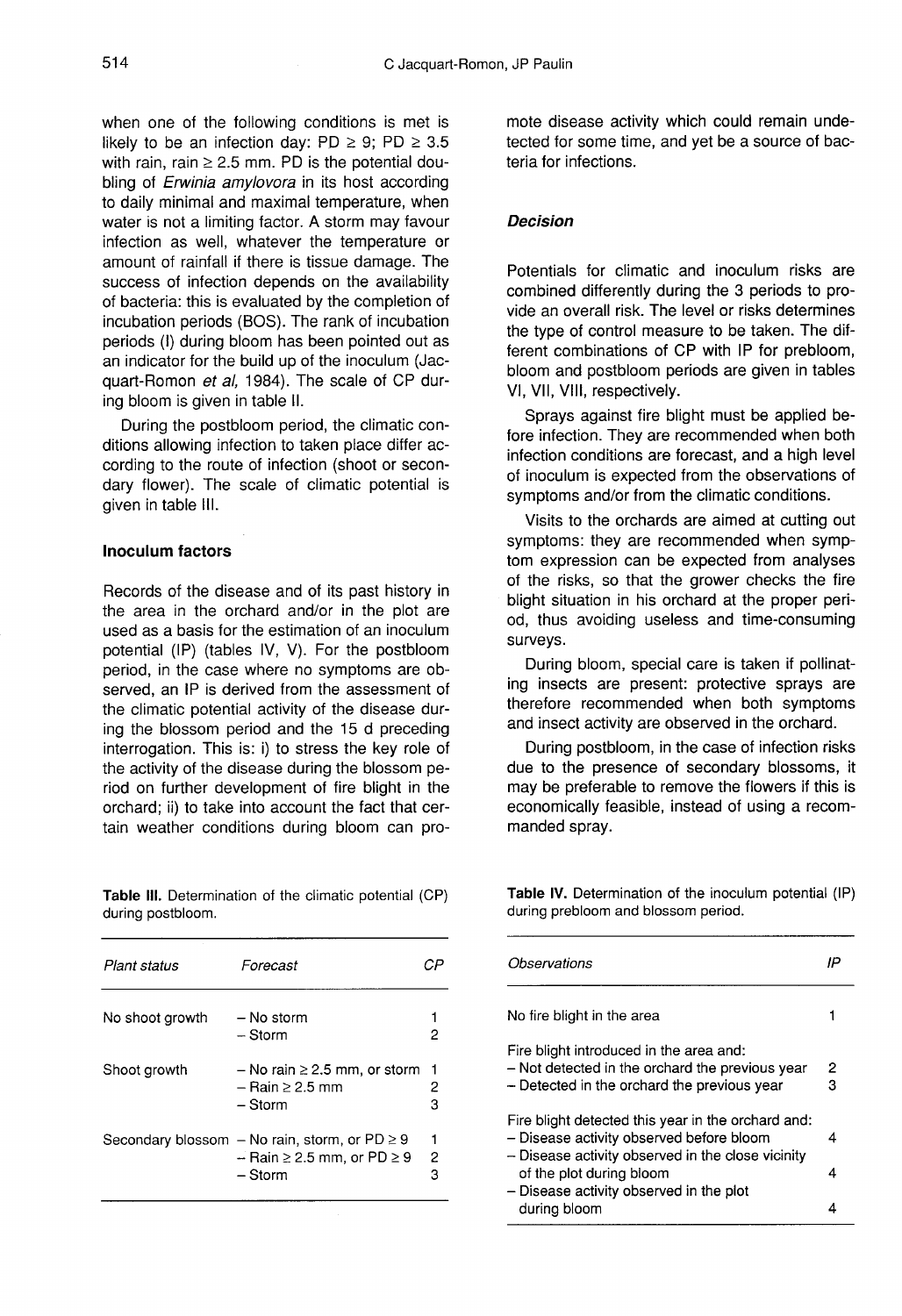|  | Table V. Determination of the inoculum potential (IP) during postbloom. |  |  |  |  |  |  |
|--|-------------------------------------------------------------------------|--|--|--|--|--|--|
|--|-------------------------------------------------------------------------|--|--|--|--|--|--|

|                                                                                                          | Observations or calculation                                                         | IP             |  |
|----------------------------------------------------------------------------------------------------------|-------------------------------------------------------------------------------------|----------------|--|
|                                                                                                          | Young active symptoms not observed during<br>the 15 d before the day of questioning |                |  |
| and                                                                                                      | $-$ Rank reached during bloom $<$ 2<br>- Rank reached during the last 15 $d \ge 2$  | $\mathbf{2}$   |  |
| and                                                                                                      | $-$ Rank reached during bloom $<$ 2<br>- Rank reached during the last 15 $d \ge 2$  | $\overline{2}$ |  |
| and                                                                                                      | - Rank reached during bloom $\geq 2$<br>- Rank reached during the last 15 $d < 2$   | $\overline{2}$ |  |
| and                                                                                                      | - Rank reached during bloom $\geq 2$<br>- Rank reached during the last 15 $d > 2$   | 3              |  |
|                                                                                                          | Young active symptoms observed in the plot during<br>the last 15 d and removed      | 3              |  |
| Young active symptoms observed in the close vicinity of the plot<br>during the last 15 d and not removed |                                                                                     | 3              |  |
|                                                                                                          | Young active symptoms observed in the plot during<br>the last 15 d and not removed  | 4              |  |

#### Table VI. Table of decision during prebloom period.

|                         |   | ٠              | $\mathcal{CP}$ |   |
|-------------------------|---|----------------|----------------|---|
| IP                      | 1 | $\overline{c}$ | З              | 4 |
| $\overline{\mathbf{c}}$ | N | N              | N              | Ν |
|                         | N | Ν              | N              | V |
| 3                       | N | V              | ٧              | S |
| 4                       | Ν | v              | S              | S |

Tables VI, VII, VIII. N: no action required for fire blight control. V: visit the plot to detect (and remove) symptoms. S: spray with a suitable chemical, ie prebloom: coper compound 100 g Cu hl<sup>-1</sup>; blossom period and postbloom: streptomycin 10 g hl<sup>-</sup> <sup>1</sup>, flumequine 30 g hl<sup>-1</sup>, phosetyl Al 200 g hl<sup>-1</sup>. Orchard: group of plots included in the same farm near to one another, and managed in similar ways by the same team of workers. Plot: group of trees usually belonging to the same cultivar, grown in the same field. NB: when a single plot includes a pollinating cultivar, or is planted with a mixture of varieties, if symptoms are detected on anyone of these varieties during blossom period, note 5 for IP. Blossom period: presence of insects: very active pollinating insects noticed in the plot. Postbloom: spraying required because a storm is foreseen: to be applied only if the storm passes over the plot; storm: any climatic event which is able to cause damage to trees (true storm, hail, violent wind, heavy rain); when spraying is required on secondary blossom: it has to be kept in mind that it is preferable to remove the flowers (open and appearing). If this is not feasible, a chemical spray should be applied.

Table VII. Table of decision during blossom period.

|                         |    |       |          | $\mathcal{CP}$ |             |               |
|-------------------------|----|-------|----------|----------------|-------------|---------------|
| IP                      |    | 2     | 3        | 4              | 5           | 6             |
|                         | Ν  | N     | . .<br>Ν | Ν              | ٧           | ۷             |
| $\overline{\mathbf{c}}$ | Ν  | Ν     | N        | N              | ٧           | ${\mathsf S}$ |
| 3                       | Ν  | N     | ٧        | V              | $\mathbb S$ | $\mathbf S$   |
| 4                       | N  | $N^*$ | V*       | $\mathbf S$    | S           | S             |
| 5                       | N* | S     | S        | S              | $\mathbf S$ | $\mathbf S$   |

\*: spray if very active pollinating insects and symptoms are present in the orchard.

#### **DISCUSSION**

#### Validity of the warnings

This system has been used under different climatic situations in France over several years, either with past recorded climatic data, or with actual data and weather forecasts. Results of these experiments have been published else-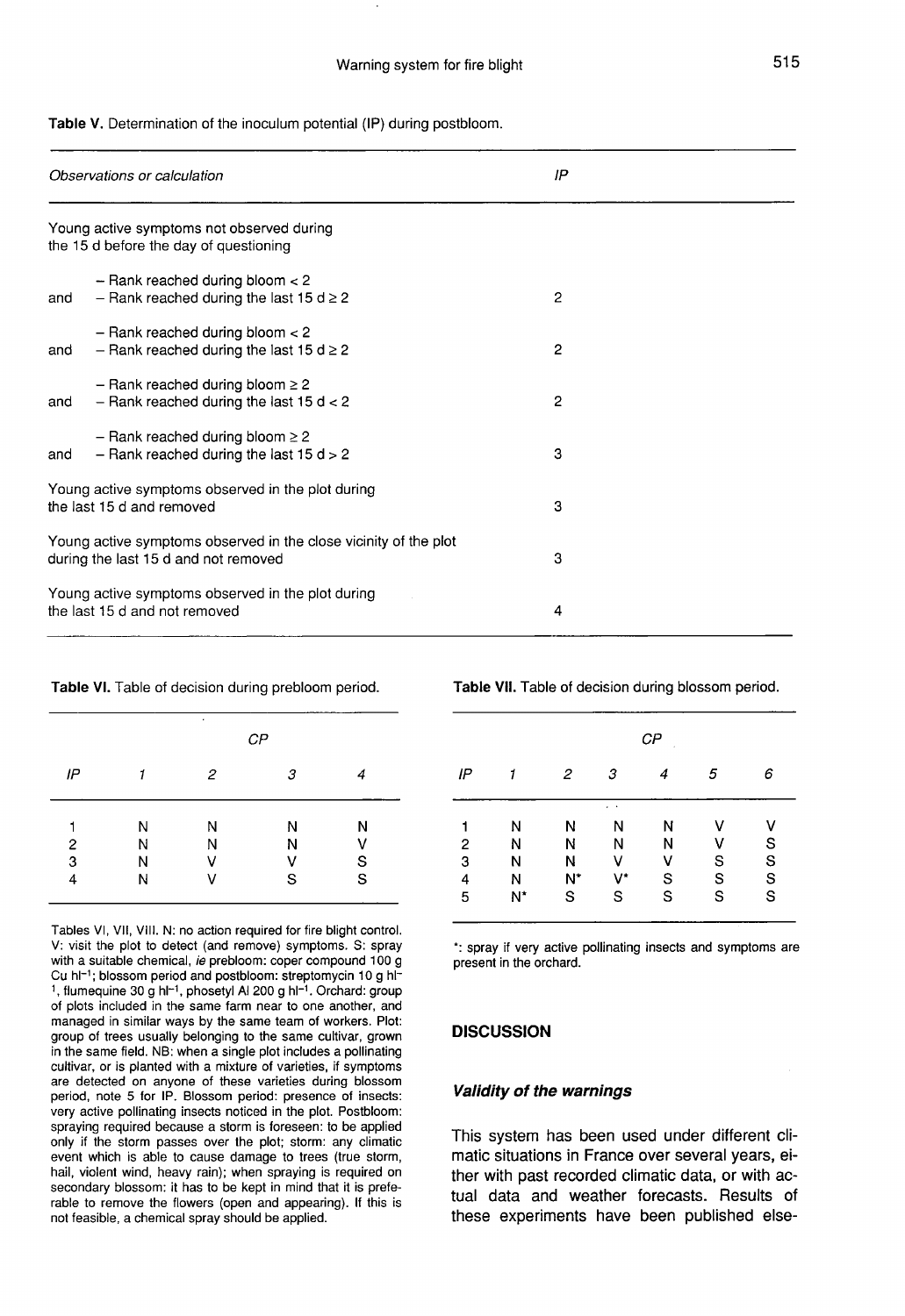| Table VIII. Table of decision during postbloom period. |  |  |  |  |  |  |  |
|--------------------------------------------------------|--|--|--|--|--|--|--|
|--------------------------------------------------------|--|--|--|--|--|--|--|

|    |   | CP               |                                  |
|----|---|------------------|----------------------------------|
| IP |   | 2                | 3                                |
| 1  | Ν | N                | N                                |
| 2  | N | $N/V^*$          | ٧                                |
| 3  | N | ٧                | $S^{\ast\ast}$<br>$S^{\ast\ast}$ |
| 4  | Ν | $S^{\star\star}$ |                                  |

\* Only if secondary blossoms are present. \*\* And/or remove secondary blossoms.

where (Jacquart-Romon and Paulin, 1990). They lead to progressive improvements of the system which are included in this version. Other experiments are still in progress (Lecomte, personal communication). The general trends are the following:

 $-$  the warnings supplied by the system are in accordance with observed activity of the disease;

- when the results of different spray schedules have been compared (Jacquart-Romon and Paulin, 1990; Lecomte, personal communication), the advantage has constantly been in favour of the schedule based on computer warnings (few er sprays for equal efficacy) as compared with a calendar-based schedule (3 sprays to protect the entire blossom period),

- on several occasions, the warning to visit an orchard has been found to be especially useful in allowing early detection of unpredictable symptoms (through an examination of rain and temperature data). These early detections are of the utmost interest when followed by a trimmingout of symptoms, because they may stop the inoculum supply for further infections during the rest of the year.

#### Conditions of use

The computer program has been devised for use on a compatible IBM PC personal microcomputer, a type of machine which is readily available and found in most places. Nevertheless, several conditions must be met before the proposed warning system can be used satisfactorily.

#### Relation between climate and fire blight

Several traits of our system are partly based on BOS. It should be underlined that a preliminary study was first carried out at several sites in France over a period of several years (past and actual climatic data), in order to obtain information on the validity of this system under our climatic conditions (Boué, 1984; Callu, 1984; Lecomte et al, 1984; Paulin et al, 1987). Such a study is probably essential before any attempt is made to use the warning system; although BOS has provided useful indications on fire blight development in several countries outside France (Poland, Canada, Belgium, The Netherlands) the same rules and parameter values may not be applied without adaptation in certain climates.

#### Agreement between weather forecasts and actual climatic data

Forecasts required to operate the system are included in a standard meteorological forecast except for the amount of rain. A special difficulty may arise with this rain-fall assessment, which is more difficult to predict than the simple occurrence of rain. This is the reason why the software includes an automatic test for alternative values regarding quantity of rain, and provides different warnings resulting from these values.

The available forecasts must be relevant for the site where the orchard to be protected is placed. This can be assessed quite easily through comparison between data collected in the orchard and information provided by the weather stations over several years. Climatic studies at the microclimate scale allow local meteorologists to provide forecasts relevant for the orchard.

The forecast of a general situation does not allow prevision of the occurrence of a stormy episode at any given site. To tackle this difficulty, it is recommended that the spray be applied only after the storm. Deckers and Porreye (1984) showed that such a "post-storm" spraying remained useful if applied immediately after the storm. The level of spraying efficacy was severely reduced if  $> 24$  h had elapsed between storm and application of the spray.

# Collection of data

The climatic data needed to operate the system are easy to collect, the ideal place to obtain them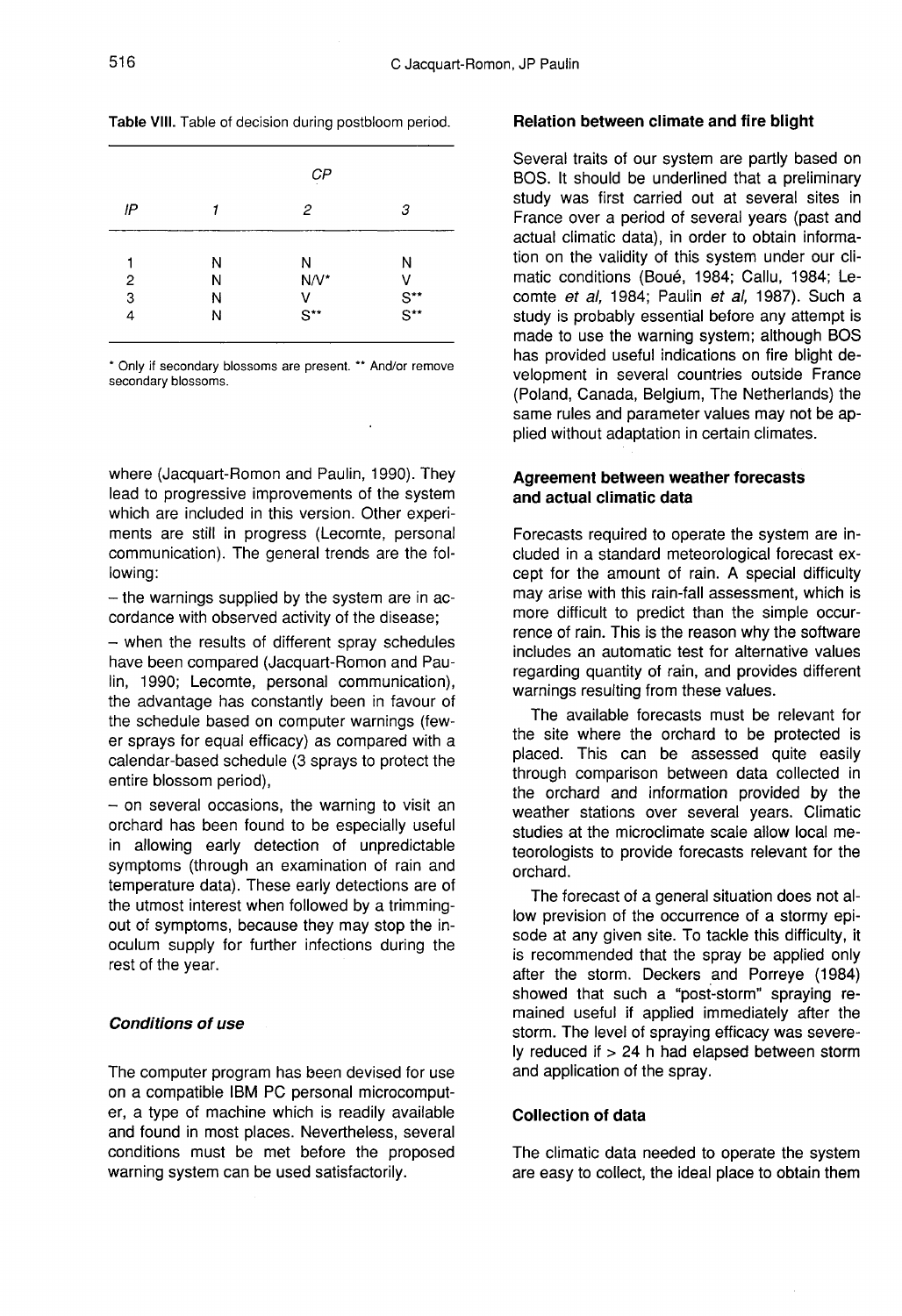being the orchard. These data are required daily, and therefore a suitable device such as an automatic weather station connected to the telephone network could be very useful. Frequent visits to orchard are requested for determination of the inoculum potential.

#### Inoculum level

Although there is no direct experimental evidence for the relationship between visible symptoms and availability of bacteria, the description of the symptoms in the orchard remains the only reliable procedure to determine the inoculum level. Consequently it is essential to detect and examine the symptoms, and to collect as much data as possible on the local history of the disease. In addition, a survey of the orchard first in winter and then just before the beginning of the growth period is an absolute requirement.

Nevertheless, it may sometimes be difficult to decide whether or not lesions support bacterial multiplication. Further improvement may be expected in the precise definition of the localization of the symptoms (area, farm, plot) as well as in the knowledge of "infectivity" of the lesion (old overwintering lesion vs young extending symptoms). Besides, the determination of IP does not take into account the amount of visible symptoms. This is probably too simple an assessment of the inoculum level, but we have not been able to practically improve this input.

#### Possibility and efficacy of interventions

Finally, it should be pointed out that there is no need to operate a warning system if visits or sprays cannot be undertaken; the latter must be performed as soon as possible (within 24 h) after warnings have been issued.

Chemicals for spraying against fire blight are now available (Garrett, 1990): streptomycin, where registered (USA, Canada, New Zealand, The Netherlands), flumequine (Firestop) in France and Belgium, copper compounds everywhere, when the risk of phytotoxicity can be controlled. Other compounds are likely to be available soon *(ie Phosetyl-Al, Aliette)*. It is essential to be prepared to apply at least one of them when beginning to use the warning system, even though only the waring for visits and symptomdetection already provides very useful assistance in fire blight control.

The period during which the chemical remains effective after it has been sprayed on the plant is variable; it depends on the characteristics of the chemical, the phenological stage of the plant, and the climate. It is generally accepted that a cumulative 25 mm rainfall is enough to wash out a chemical from the plant surface. This threshold is taken into account in the warning system. Furthermore, tree growth results in the exposure of new, unprotected sites on the surface of leaves and other organs. The following intervals between sprays are therefore recommended: 3 d during the period of fast opening of flowers, 5 d during the steady blossom period, and 15 d during postbloom.

#### **CONCLUSION**

The value of such a computerized system lies in the balance between inputs and the outputs. Inputs must be relevant, precise, but at the same time easy to collect at the proper scale (ie the orchard level), reliable and inexpensive to obtain. Outputs must provide an obvious advantage when compared with any other method of decision.

In the warning system presented here, it seems that these requirements are satisfactorily met, although it is likely that improvements can be obtained through further experimentation and observations on the disease. Besides, the system as it stands does not use the available data on shoot and blossom susceptibility of pear and apple trees (Thibault and Le Lezec, 1990). The integration of this data in the warning system would undoubtedly improve its accuracy.

The Billing approach (BOS) used as a basis for our warning system has been revised recently (Billing, 1990) as BRS; the underlying rationale is similar, but several changes have been made, mainly concerning calculation of PD values from temperatures, which affect the length of incubation periods, and the climatic conditions required for infections (temperature- and/or rainbased). BRS has not been tested as a basis for our warning system. Nevertheless, experiments are presently being carried out in several places in France comparing BRS and BOS. The threshold values for temperature and rain taken into account in the warming system are checked by the agreement of BOS with the epidemiological data on fire blight in France: the incorporation in the warning system of concepts based on BRS would imply the evaluation of new ade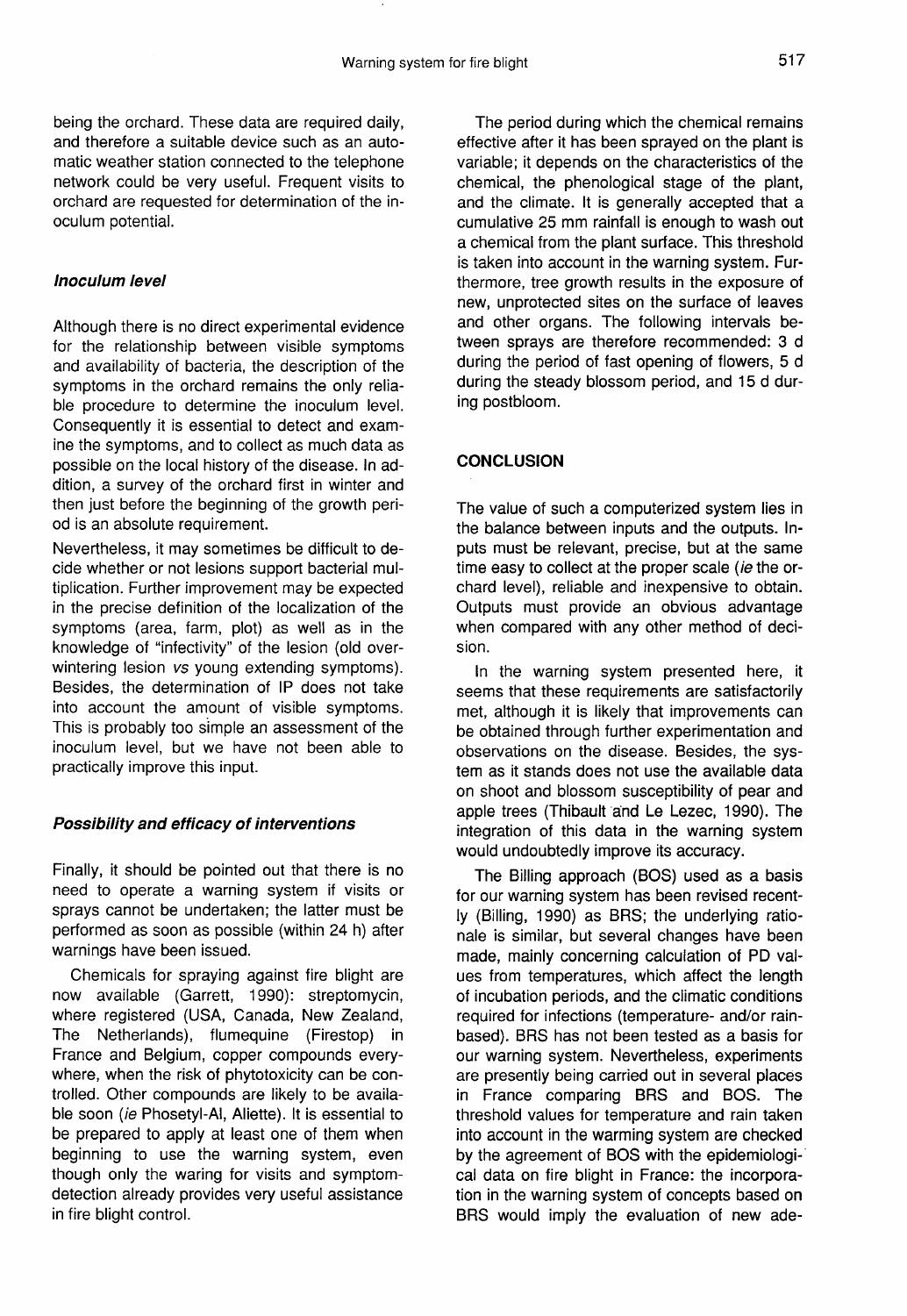quate thresholds. This could be relevant in conditions where BOS does not give satisfactory results.

The information required by the software is picked up on the local scale: this applies for climatic as well as for inoculum potentials. "Local" can be defined as the plot or the orchard, or a homogeneous group of orchards of the same variety in an area where climatic features are fairly constant. Similarly, climatic forecasts will not be relevant for very wide areas: these facts imply that the proposed system is not devised for large areas, such as a production zone. On the contrary, it must be used at the orchard level. Under these conditions, it will provide simple but efficient help in the control of fire blight, thus avoiding mistakes and giving clear guidelines on what is likely to be the best strategy of control to follow in a given orchard. Its commercial availability to growers and plant protection services is presently under study.

#### ACKNOWLEDGMENTS

We thank E Billing for fruitful discussions in the course of this work, P Lecomte, JC Lalande, from INRA-Angers, F Roger and P Larue from SRPV, Paris and Dax for efficient testing of the system in the field. We acknowledge the help of MC Roland in reviewing the manuscript. Special thanks are due to E de Loménie.

#### **REFERENCES**

- Bazzi C, Gasser M, Mazzucchi U (1984) Weather analysis with Billing's spring system in relation to the potential risk of fire blight outbreaks in Italy. Acta Hortic 151, 97-106
- Beer SV, Schwager SJ, Norelli JL, Aldwinckle HS, Burr TJ (1984) Towards a practical warning system for fire blight blossom infections. Acta Hortic 151, 23-36
- Billing E (1976) Weather and fire blight in England. Ann Appl Biol 82, 259-266
- Billing E (1978a) Developments in fire blight prediction in south-east England. In: Plant Disease Epidemiology (Scott PR, Brainbridge A, eds) Blackwell Sci Publ, Oxford, 159-166
- Billing E (1978b) The assessment of the potential for fire blight activity from daily temperature and rainfall data In: Proc 4th Inf Conf Plant Path Bact, Angers, August 27-September 2, 1978 INRA, Angers, France, Vol II (Abstr), 523-524
- Billing E (1979) Fire blight: the development of a predictive system. In: Plant Pathogens (Lovelock DW, ed) Academic Press, London, 51-59
- Billing E (1980a) Fire blight in Kent, England, in relation to weather (1955-1976). Ann Appl Biol 95, 341-364
- Billing E (1980b) Fire blight (Erwinia amylovora) and weather: a comparison of warning systems. Ann Appl Biol 95, 365-377
- Billing E (1984) Principles and applications of fire blight risk assessment systems. Acta Hortic 151, 15-22
- Billing E (1988) Developments in fire blight risk assessment. Aspects Appl Biol 17, 255-256
- Billing E (1990) Fire blight concepts and a revised approach to risk assessment. Acta Hortic 273, 163- 170
- Billing E, Paulin JP (1990) The development of fire blight risk assessment approaches in Europe. In: Fire Blight of Pomoidea (1978-1988). Eur 12601. ECSC-EEC-EAEC, Brussels, 20-33
- Bonn WG (1987) Potential for fire blight activity in Ontario. Acta Hortic 217, 101-112
- Boué H (1984) Climate and fire blight in the Garonne valley (1978-1982). Acta Hortic 151, 107-112
- Callu D (1984) Situation du feu bactérien en France (1982-1983). Acta Hortic 151, 317-323
- Deckers T, Porreye W (1984) Chemical control of Erwinia amylovora Burrill, Winslow et al in pear orchards. Acta Hortic 151, 215-221
- Fleckinger J (1945) Notations phénologiques et représentations graphiques du développement des bourgeons du poirier. CR Congr Assoc Fr Av Sci (Paris) 73, 91-98
- Garrett CME (1990) Control of fire blight. In: Fire Blight of Pomoideae (1978-1988). Eur 12601. ECSC-EEC-EAEC, Brussels, 54-78
- Jacquart-Romon C, Paulin JP (1990) Preliminary experimentation of a computerized warning system for the control of fire blight. Acta Hortic 273, 131-137
- Jacquart-Romon C, Paulin JP, Payen D (1984) Climatic assessment of the risks of fire blight at bloom. Acta Hortic 151, 129-135
- Jacquart-Romon C, Payen D, Paulin JP (1987) A computer program based on Billing's system 1 for timing of control measures against fire blight. Acta Hortic 217, 119-123
- Lecomte P, Larue P, Paulin JP (1984) Climate and fire blight in the Dax area (1977-1982). Acta Hortic 151, 113-119
- Meijnecke CAR, Van Teylingen M (1981) The development of fire blight in the Netherlands during 1979 and its explanation by the system Billing. Acta Hortic 117, 25-30
- Mills WD (1955) Fire blight development on apple in western New York. Plant Dis Rep 39, 206-207
- Paulin JP, Lecomte P, Boué M, Callu D, Larue P (1983) Climat et feu bactérien : essai d'application du «système 1» de Billing dans les conditions françaises. Bull OEPP/EPPO Bull 13 (2), 283-289